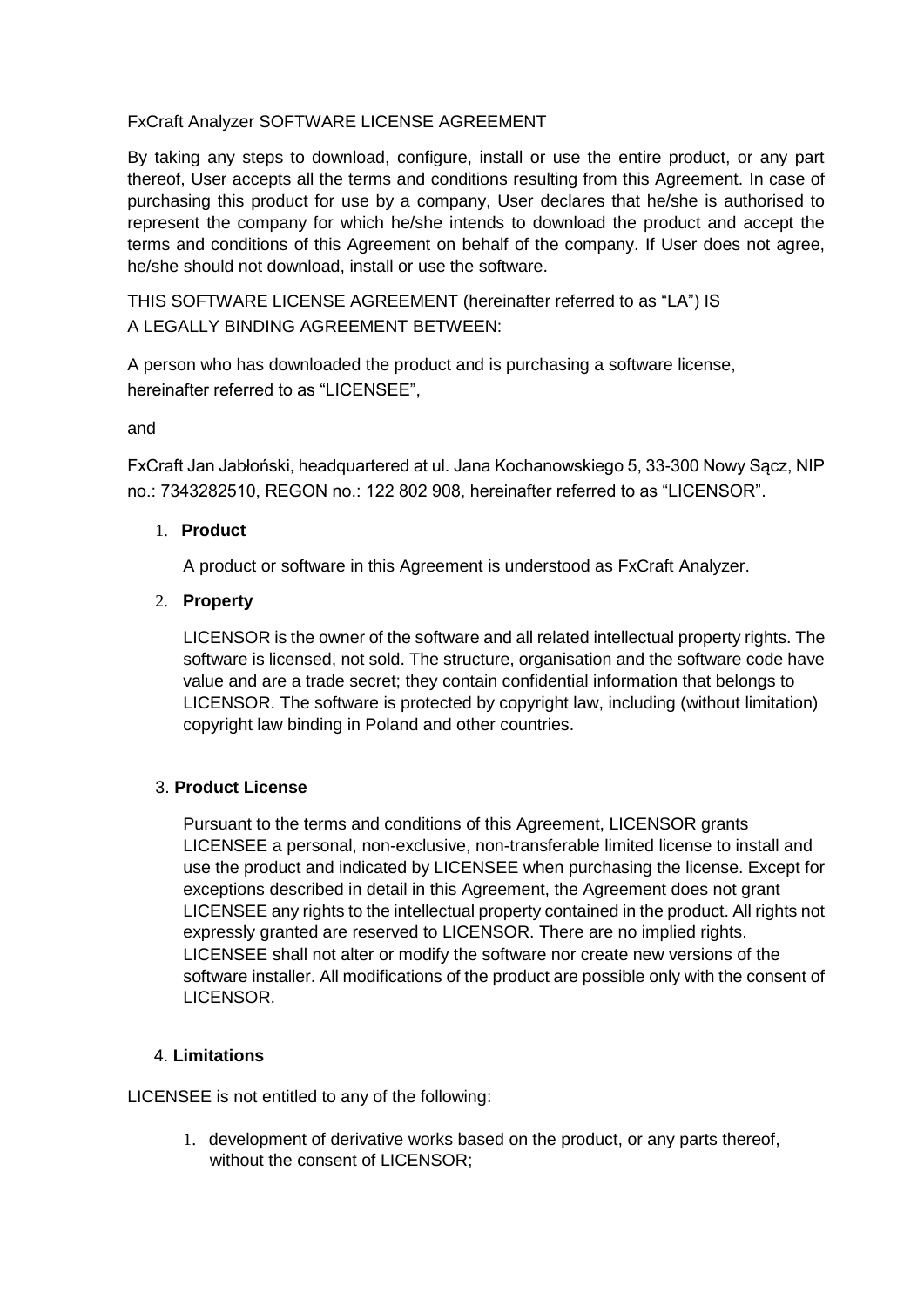- 2. duplication of the product, in whole or in part;
- 3. sale, licensing, disclosure, handing over or making the product available in any way, in whole or in part, to any third party;
- 4. modification, translation, decompilation or reproduction of the product, or any parts thereof, only to such extent as it is expressly permitted by the applicable law and prohibitions resulting from this Agreement;
- 5. removal or modification of any notifications or labels on the product.

# 5. **Updates**

If LICENSEE receives an update or an upgrade ("Update") of the software or its new version, he/she must have a valid license for an earlier version of the software in order to use the Update. All Updates provided are subject to the terms and conditions of this Agreement. If User receives an Update, he/she may continue to use the previous version of the software that is in his/her possession, custody or control. LICENSOR has no obligation to provide assistance for previous versions of the software when its Update is available. The Agreement does not oblige LICENSOR to provide support, service, updates or modification of the product.

# 6. **Limitation of Liability**

- 1. LICENSOR makes no guarantees, assurances or promises beyond those expressly set forth in this Agreement, and LICENSEE assumes the risk arising from the consequences of using or inability to use the Software.
- 2. LICENSOR does not guarantee that the Software will meet the requirements of LICENSEE or that the Software will operate smoothly.
- 3. To the maximum extent permitted by law, in no event shall LICENSOR be liable to LICENSEE, LICENSEE'S clients or other users for any special, incidental, punitive, indirect or consequential damages resulting from the use or inability to use the product, or any parts thereof, arising out of the terms and conditions of this Agreement (lost profits and confidential data, business interruption, health or privacy loss, failure to satisfy obligations exercised with due care, negligence, financial or any other damages), even in case of failure to satisfy the provisions or the scope of responsibility resulting from this Agreement or guarantee and even if LICENSOR has been advised of the possibility of such damages.
- 4. The entire liability of LICENSOR for any damages that may be incurred by LICENSEE for any reason, under any provisions of this Agreement and exclusive compensations to User for any losses previously mentioned will be limited. The compensation paid by LICENSOR shall in no event exceed the amount paid by LICENSEE to purchase the product.

## 7. **Compensation**

By accepting this Agreement, LICENSEE agrees not to hold LICENSOR, its employees, affiliates and other partners liable for any indirect, incidental, special, consequential or